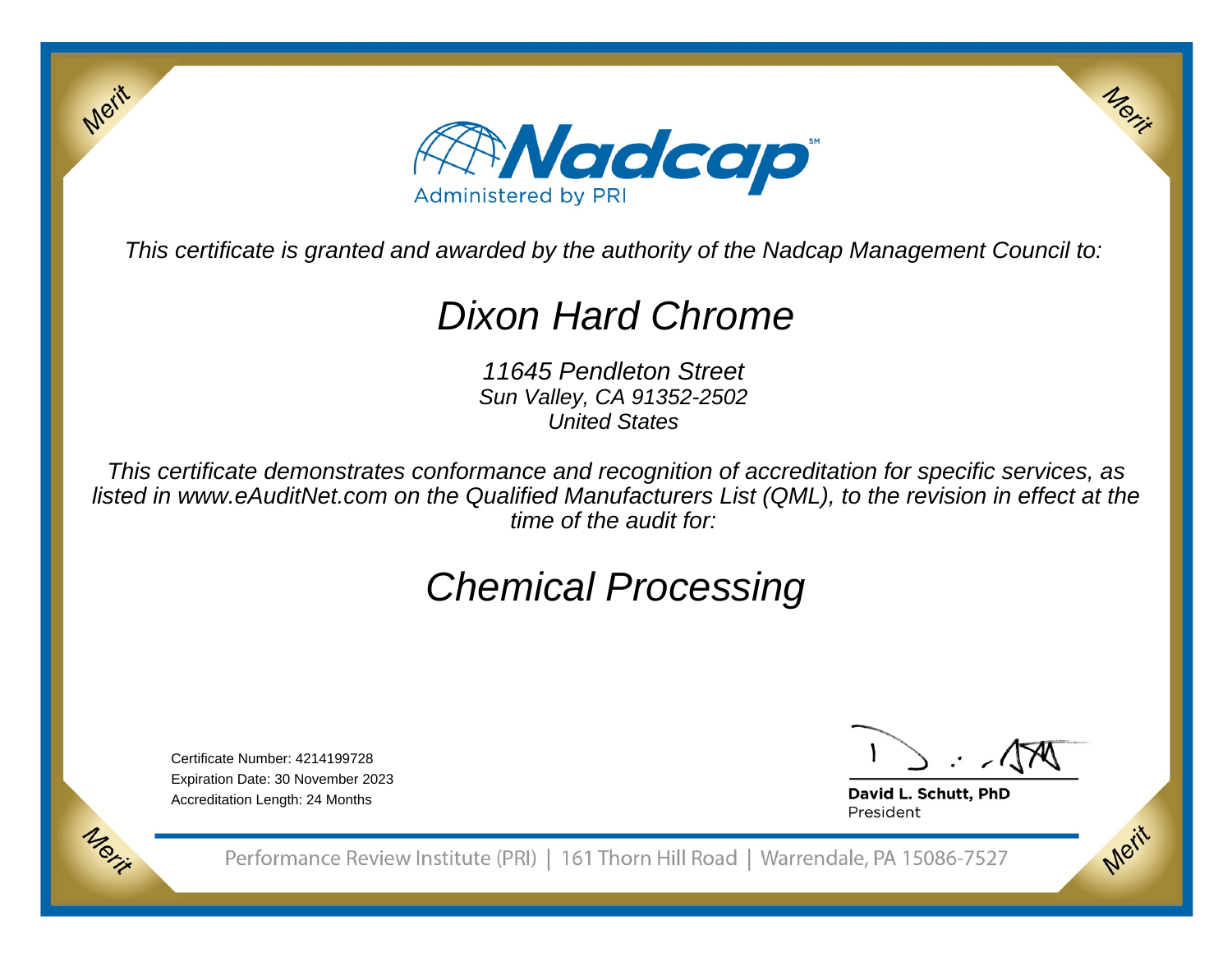

#### **SCOPE OF ACCREDITATION**

#### **Chemical Processing**

**Dixon Hard Chrome**

11645 Pendleton Street Sun Valley, CA 91352-2502

This certificate expiration is updated based on periodic audits. The current expiration date and scope of accreditation are listed at: www.eAuditNet.com - Online QML (Qualified Manufacturer Listing).

In recognition of the successful completion of the PRI evaluation process, accreditation is granted to this facility to perform the following:

#### **AC7000 - AUDIT CRITERIA FOR NADCAP ACCREDITATION**

#### **AC7108 Rev I - Nadcap Audit Criteria for Chemical Processing (to be used on audits on/after 21 January 2018)**

AC7108/02 – Etch Inspection Processes and Pre–Penetrant Etch – AC7108/2 must also be selected AC7108/04 – Solution Analysis and Testing – AC7108/4 must also be selected AC7108/09 – Electroplating and Electroforming – AC7108/9 must also be selected AC7108/10 – Electroless Plating – AC7108/10 must also be selected General Cleaning and Pre–Cleaning Alkaline Cleaning (If Titanium Alkaline Cleaning is also carried out then please check Chemical Cleaning – Titanium Cleaning – Alkaline" also) Semi–Aqueous Cleaning Ovens Used for Thermal Treatments at a Set Point above 250°F Stripping of Coatings as an Internal Rework Process Inorganic Coatings Other Stripping

#### **AC7108/2 Rev G - Nadcap Audit Criteria for Etch Inspection Processes (Anodic Etch, Blue Etch, Anodize, Local, Macrostructure, Nital/Temper) and Pre-Penetrant Etch (to be used on audits on/after 11 October 2020)**

Etch Inspection Processes Nital/Temper Etch Immersion nital

## **AC7108/4 Rev C - Nadcap Audit Criteria for Solution Analysis and Testing in Support of Chemical Processing to AC7108 (To Be Used On Audits Conducted On audits on/after 21**

**January 2018)** Solution Analysis In Support of AC7108

Testing Performed Internally In Support of the Chemical Process Accreditation t-frm-0004 29-May-20